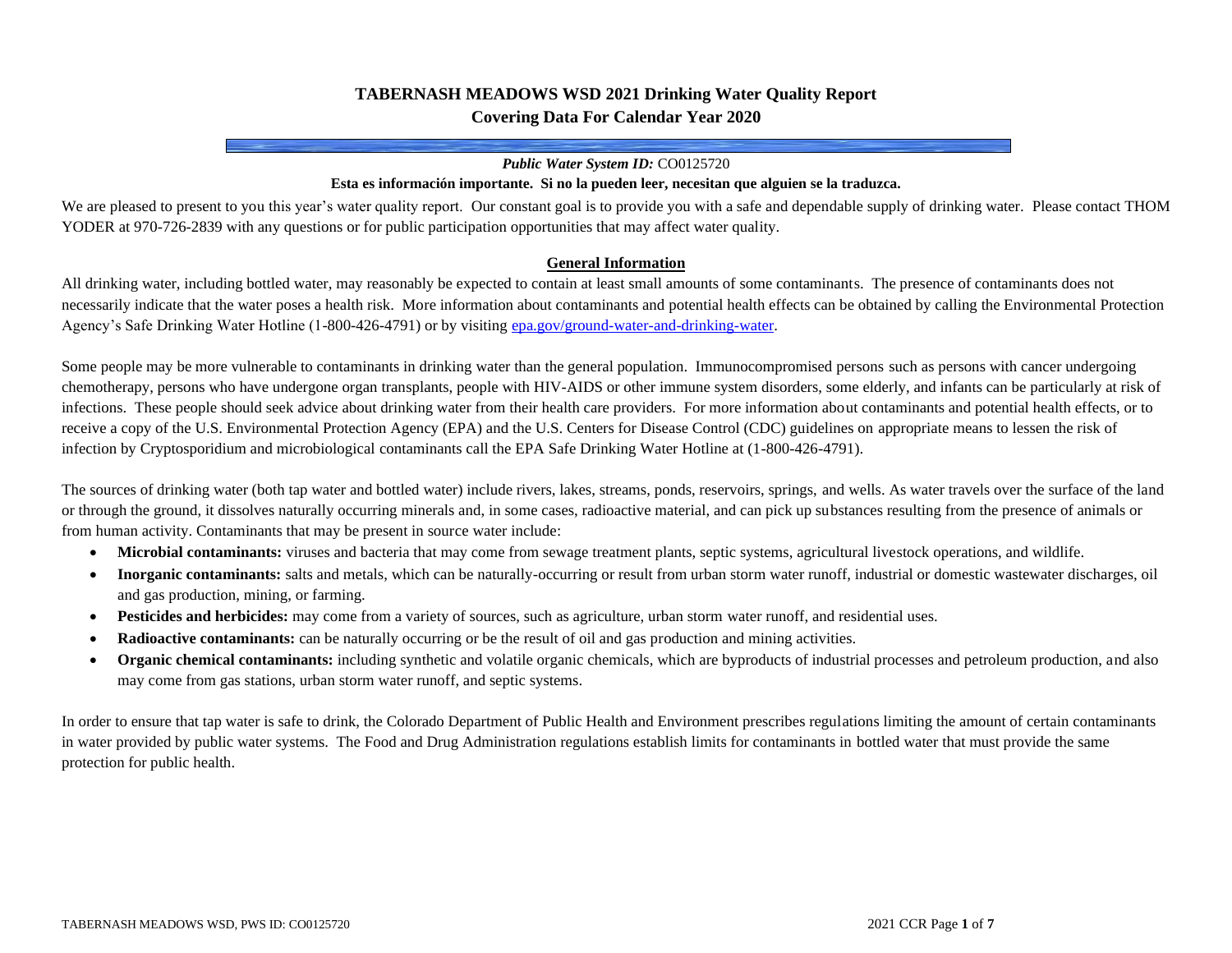## **Lead in Drinking Water**

If present, elevated levels of lead can cause serious health problems (especially for pregnant women and young children). It is possible that lead levels at your home may be higher than other homes in the community as a result of materials used in your home's plumbing. If you are concerned about lead in your water, you may wish to have your water tested. When your water has been sitting for several hours, you can minimize the potential for lead exposure by flushing your tap for 30 seconds to 2 minutes before using water for drinking or cooking. Additional information on lead in drinking water, testing methods, and steps you can take to minimize exposure is available from the Safe Drinking Water Hotline (1-800-426-4791) or a[t epa.gov/safewater/lead.](http://www.epa.gov/safewater/lead)

### **Source Water Assessment and Protection (SWAP)**

The Colorado Department of Public Health and Environment may have provided us with a Source Water Assessment Report for our water supply. For general information or to obtain a copy of the report please visit wordcompliance.com/ccr. The report is located under "Guidance: Source Water Assessment Reports". Search the table using 125720, TABERNASH MEADOWS WSD, or by contacting THOM YODER at 970-726-2839. The Source Water Assessment Report provides a screening-level evaluation of potential contamination that *could* occur. It *does not* mean that the contamination *has or will* occur. We can use this information to evaluate the need to improve our current water treatment capabilities and prepare for future contamination threats. This can help us ensure that quality finished water is delivered to your homes. In addition, the source water assessment results provide a starting point for developing a source water protection plan. Potential sources of contamination in our source water area are listed on the next page.

Please contact us to learn more about what you can do to help protect your drinking water sources, any questions about the Drinking Water Quality Report, to learn more about our system, or to attend scheduled public meetings. We want you, our valued customers, to be informed about the services we provide and the quality water we deliver to you every day.

## **Our Water Sources**

| <b>Sources (Water Type - Source Type)</b> | <b>Potential Source(s) of Contamination</b>                             |  |  |  |  |
|-------------------------------------------|-------------------------------------------------------------------------|--|--|--|--|
| WELL NO 3 (Groundwater-Well)              |                                                                         |  |  |  |  |
| WELL NO 1 (Groundwater-Well)              | There is no SWAP report, please contact THOM YODER at 970-726-2839 with |  |  |  |  |
| WELL NO 2 (Groundwater-Well)              | questions regarding potential sources of contamination.                 |  |  |  |  |
|                                           |                                                                         |  |  |  |  |

# **Terms and Abbreviations**

- **Maximum Contaminant Level (MCL)** − The highest level of a contaminant allowed in drinking water.
- **Treatment Technique (TT)** − A required process intended to reduce the level of a contaminant in drinking water.
- **Health-Based** − A violation of either a MCL or TT.
- **Non-Health-Based** − A violation that is not a MCL or TT.
- **Action Level (AL)** − The concentration of a contaminant which, if exceeded, triggers treatment and other regulatory requirements.
- Maximum Residual Disinfectant Level (MRDL) The highest level of a disinfectant allowed in drinking water. There is convincing evidence that addition of a disinfectant is necessary for control of microbial contaminants.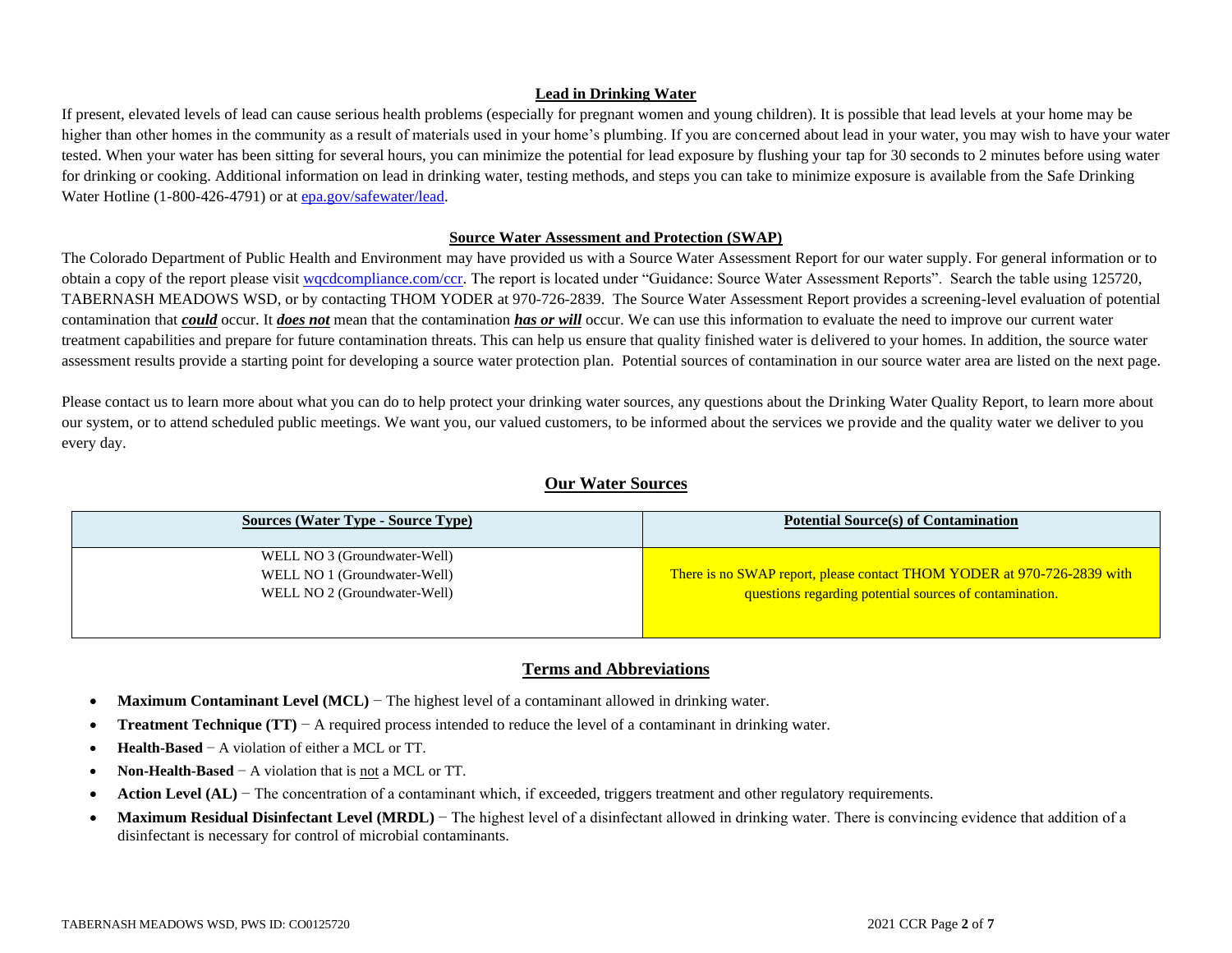- Maximum Contaminant Level Goal (MCLG) The level of a contaminant in drinking water below which there is no known or expected risk to health. MCLGs allow for a margin of safety.
- **Maximum Residual Disinfectant Level Goal (MRDLG)** The level of a drinking water disinfectant, below which there is no known or expected risk to health. MRDLGs do not reflect the benefits of the use of disinfectants to control microbial contaminants.
- **Violation (No Abbreviation)** − Failure to meet a Colorado Primary Drinking Water Regulation.
- **Formal Enforcement Action (No Abbreviation)** − Escalated action taken by the State (due to the risk to public health, or number or severity of violations) to bring a non-compliant water system back into compliance.
- **Variance and Exemptions (V/E)** − Department permission not to meet a MCL or treatment technique under certain conditions.
- **Gross Alpha (No Abbreviation)** − Gross alpha particle activity compliance value. It includes radium-226, but excludes radon 222, and uranium.
- **Picocuries per liter (pCi/L)** − Measure of the radioactivity in water.
- **Nephelometric Turbidity Unit (NTU)** − Measure of the clarity or cloudiness of water. Turbidity in excess of 5 NTU is just noticeable to the typical person.
- **Compliance Value (No Abbreviation)** Single or calculated value used to determine if regulatory contaminant level (e.g. MCL) is met. Examples of calculated values are the 90th Percentile, Running Annual Average (RAA) and Locational Running Annual Average (LRAA).
- **Average (x-bar)** − Typical value.
- **Range (R)** − Lowest value to the highest value.
- **Sample Size (n)** − Number or count of values (i.e. number of water samples collected).
- **• Parts per million = Milligrams per liter (ppm = mg/L)** One part per million corresponds to one minute in two years or a single penny in \$10,000.
- **Parts per billion = Micrograms per liter (ppb = ug/L)** One part per billion corresponds to one minute in 2,000 years, or a single penny in \$10,000,000.
- **Not Applicable (N/A)** Does not apply or not available.
- **Level 1 Assessment** A study of the water system to identify potential problems and determine (if possible) why total coliform bacteria have been found in our water system.
- Level 2 Assessment A very detailed study of the water system to identify potential problems and determine (if possible) why an E. coli MCL violation has occurred and/or why total coliform bacteria have been found in our water system on multiple occasions.

# **Detected Contaminants**

TABERNASH MEADOWS WSD routinely monitors for contaminants in your drinking water according to Federal and State laws. The following table(s) show all detections found in the period of January 1 to December 31, 2020 unless otherwise noted. The State of Colorado requires us to monitor for certain contaminants less than once per year because the concentrations of these contaminants are not expected to vary significantly from year to year, or the system is not considered vulnerable to this type of contamination. Therefore, some of our data, though representative, may be more than one year old. Violations and Formal Enforcement Actions, if any, are reported in the next section of this report.

Note: Only detected contaminants sampled within the last 5 years appear in this report. If no tables appear in this section then no contaminants were detected in the last round of monitoring.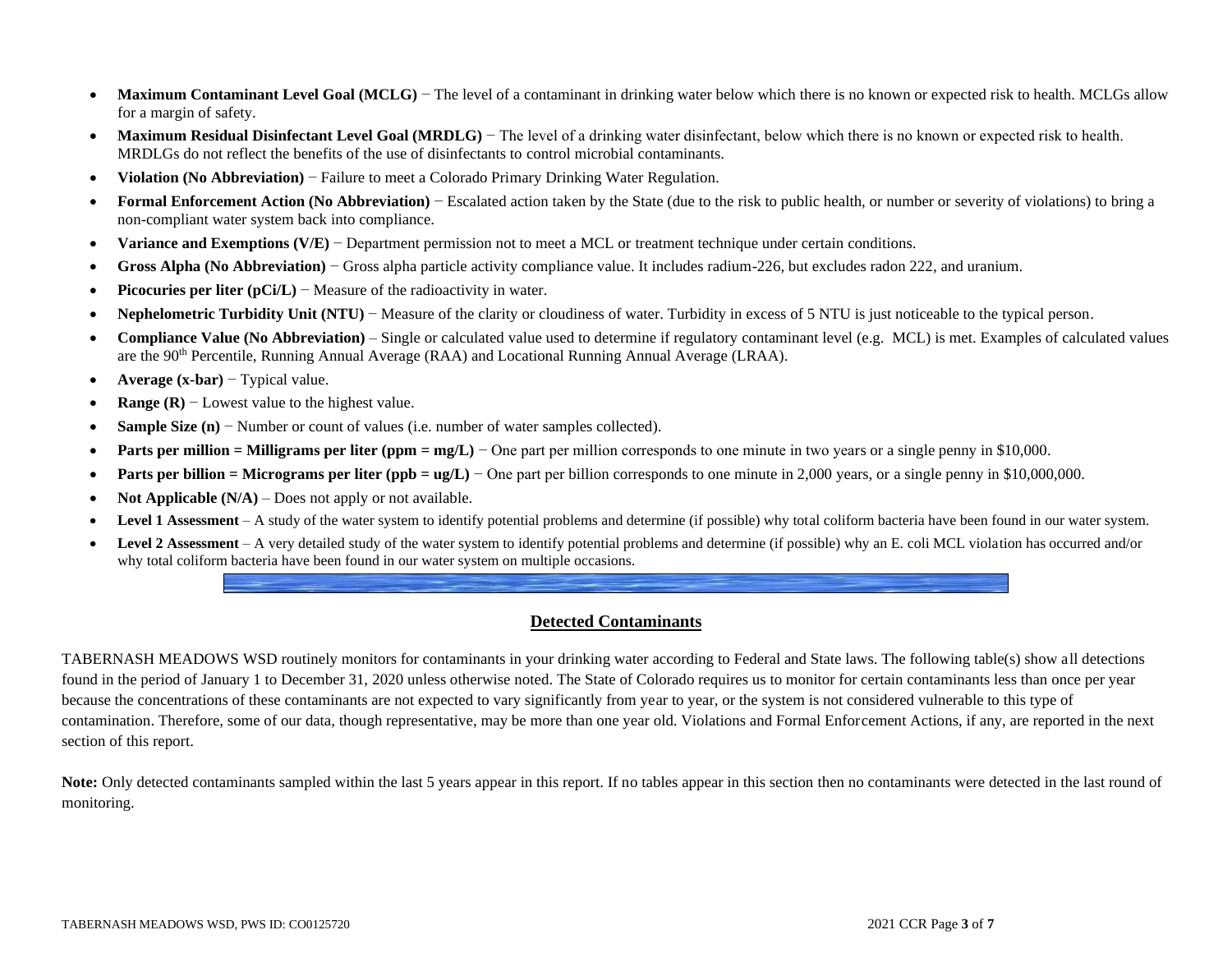| Disinfectants Sampled in the Distribution System                                                                      |                                                                         |                                                                 |                                      |                    |                  |             |  |  |  |  |  |
|-----------------------------------------------------------------------------------------------------------------------|-------------------------------------------------------------------------|-----------------------------------------------------------------|--------------------------------------|--------------------|------------------|-------------|--|--|--|--|--|
| <b>TT Requirement:</b> At least 95% of samples per period (month or quarter) must be at least 0.2 ppm $\overline{OR}$ |                                                                         |                                                                 |                                      |                    |                  |             |  |  |  |  |  |
|                                                                                                                       | If sample size is less than 40 no more than 1 sample is below $0.2$ ppm |                                                                 |                                      |                    |                  |             |  |  |  |  |  |
|                                                                                                                       |                                                                         | <b>Typical Sources:</b> Water additive used to control microbes |                                      |                    |                  |             |  |  |  |  |  |
|                                                                                                                       |                                                                         |                                                                 |                                      |                    |                  |             |  |  |  |  |  |
| <b>Disinfectant</b>                                                                                                   | <b>Time Period</b>                                                      | <b>Results</b>                                                  | <b>Number of Samples Below Level</b> | <b>Sample Size</b> | TT               | <b>MRDL</b> |  |  |  |  |  |
| <b>Name</b>                                                                                                           |                                                                         |                                                                 |                                      |                    | <b>Violation</b> |             |  |  |  |  |  |
|                                                                                                                       |                                                                         |                                                                 |                                      |                    |                  |             |  |  |  |  |  |
| Chlorine                                                                                                              | December, 2020                                                          | Lowest period percentage of samples meeting                     |                                      |                    | No               | $4.0$ ppm   |  |  |  |  |  |
|                                                                                                                       |                                                                         | TT requirement: 100%                                            |                                      |                    |                  |             |  |  |  |  |  |
|                                                                                                                       |                                                                         |                                                                 |                                      |                    |                  |             |  |  |  |  |  |

| Lead and Copper Sampled in the Distribution System |                               |                             |                              |                           |                                      |                                                  |                                                        |                                                                            |  |  |  |
|----------------------------------------------------|-------------------------------|-----------------------------|------------------------------|---------------------------|--------------------------------------|--------------------------------------------------|--------------------------------------------------------|----------------------------------------------------------------------------|--|--|--|
| <b>Contaminant Name</b>                            | <b>Time Period</b>            | 90 <sup>th</sup> Percentile | <b>Sample</b><br><b>Size</b> | Unit of<br><b>Measure</b> | 90 <sup>th</sup><br>Percentile<br>AL | <b>Sample</b><br><b>Sites</b><br><b>Above AL</b> | 90 <sup>th</sup> Percentile<br>AL<br><b>Exceedance</b> | <b>Typical Sources</b>                                                     |  |  |  |
| Copper                                             | $08/04/2020$ to<br>08/18/2020 | 0.63                        | 5                            | ppm                       | 1.3                                  | O                                                | N <sub>0</sub>                                         | Corrosion of household<br>plumbing systems; Erosion of<br>natural deposits |  |  |  |
| Lead                                               | $08/04/2020$ to<br>08/18/2020 | 0.5                         | 5                            | ppb                       | 15                                   | 0                                                | N <sub>0</sub>                                         | Corrosion of household<br>plumbing systems; Erosion of<br>natural deposits |  |  |  |

| Disinfection Byproducts Sampled in the Distribution System |      |         |                     |                              |                           |     |             |                      |                        |
|------------------------------------------------------------|------|---------|---------------------|------------------------------|---------------------------|-----|-------------|----------------------|------------------------|
| <b>Name</b>                                                | Year | Average | Range<br>Low – High | <b>Sample</b><br><b>Size</b> | Unit of<br><b>Measure</b> | MCL | <b>MCLG</b> | <b>MCL Violation</b> | <b>Typical Sources</b> |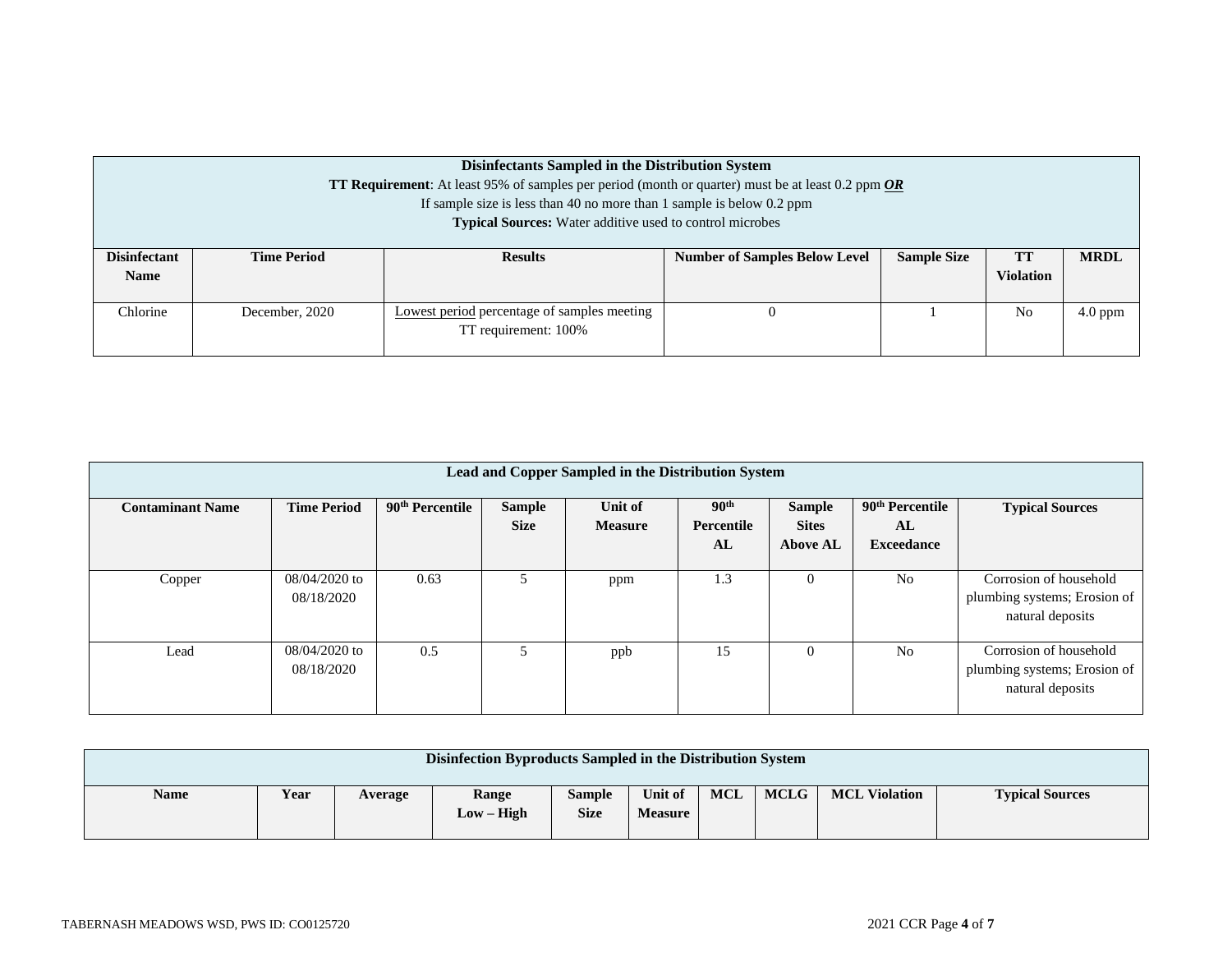| Disinfection Byproducts Sampled in the Distribution System |      |         |              |               |                |            |             |                      |                                             |  |  |
|------------------------------------------------------------|------|---------|--------------|---------------|----------------|------------|-------------|----------------------|---------------------------------------------|--|--|
| <b>Name</b>                                                | Year | Average | Range        | <b>Sample</b> | Unit of        | <b>MCL</b> | <b>MCLG</b> | <b>MCL Violation</b> | <b>Typical Sources</b>                      |  |  |
|                                                            |      |         | $Low - High$ | <b>Size</b>   | <b>Measure</b> |            |             |                      |                                             |  |  |
| <b>Total Haloacetic Acids</b><br>(HAA5)                    | 2020 | 7.6     | 7.6 to 7.6   |               | ppb            | 60         | N/A         | N <sub>0</sub>       | Byproduct of drinking water<br>disinfection |  |  |
| <b>Total Trihalomethanes</b><br>(TTHM)                     | 2020 | 30.5    | 30.5 to 30.5 |               | ppb            | 80         | N/A         | N <sub>0</sub>       | Byproduct of drinking water<br>disinfection |  |  |

| <b>Inorganic Contaminants Sampled at the Entry Point to the Distribution System</b> |      |         |                       |                              |                           |                |             |                                |                                                                                                                                 |  |  |
|-------------------------------------------------------------------------------------|------|---------|-----------------------|------------------------------|---------------------------|----------------|-------------|--------------------------------|---------------------------------------------------------------------------------------------------------------------------------|--|--|
| <b>Contaminant Name</b>                                                             | Year | Average | Range<br>$Low - High$ | <b>Sample</b><br><b>Size</b> | Unit of<br><b>Measure</b> | <b>MCL</b>     | <b>MCLG</b> | <b>MCL</b><br><b>Violation</b> | <b>Typical Sources</b>                                                                                                          |  |  |
| Arsenic                                                                             | 2020 | 3       | $3$ to $3$            |                              | ppb                       | 10             | $\theta$    | N <sub>o</sub>                 | Erosion of natural deposits; runoff from<br>orchards; runoff from glass and electronics<br>production wastes                    |  |  |
| <b>Barium</b>                                                                       | 2020 | 0.02    | $0.02$ to $0.02$      |                              | ppm                       | $\overline{2}$ |             | N <sub>o</sub>                 | Discharge of drilling wastes; discharge from<br>metal refineries; erosion of natural deposits                                   |  |  |
| Chromium                                                                            | 2020 | 2       | $2$ to $2$            |                              | ppb                       | 100            | 100         | N <sub>o</sub>                 | Discharge from steel and pulp mills; erosion of<br>natural deposits                                                             |  |  |
| Fluoride                                                                            | 2020 | 0.77    | $0.77$ to $0.77$      |                              | ppm                       | 4              |             | No                             | Erosion of natural deposits; water additive which<br>promotes strong teeth; discharge from fertilizer<br>and aluminum factories |  |  |